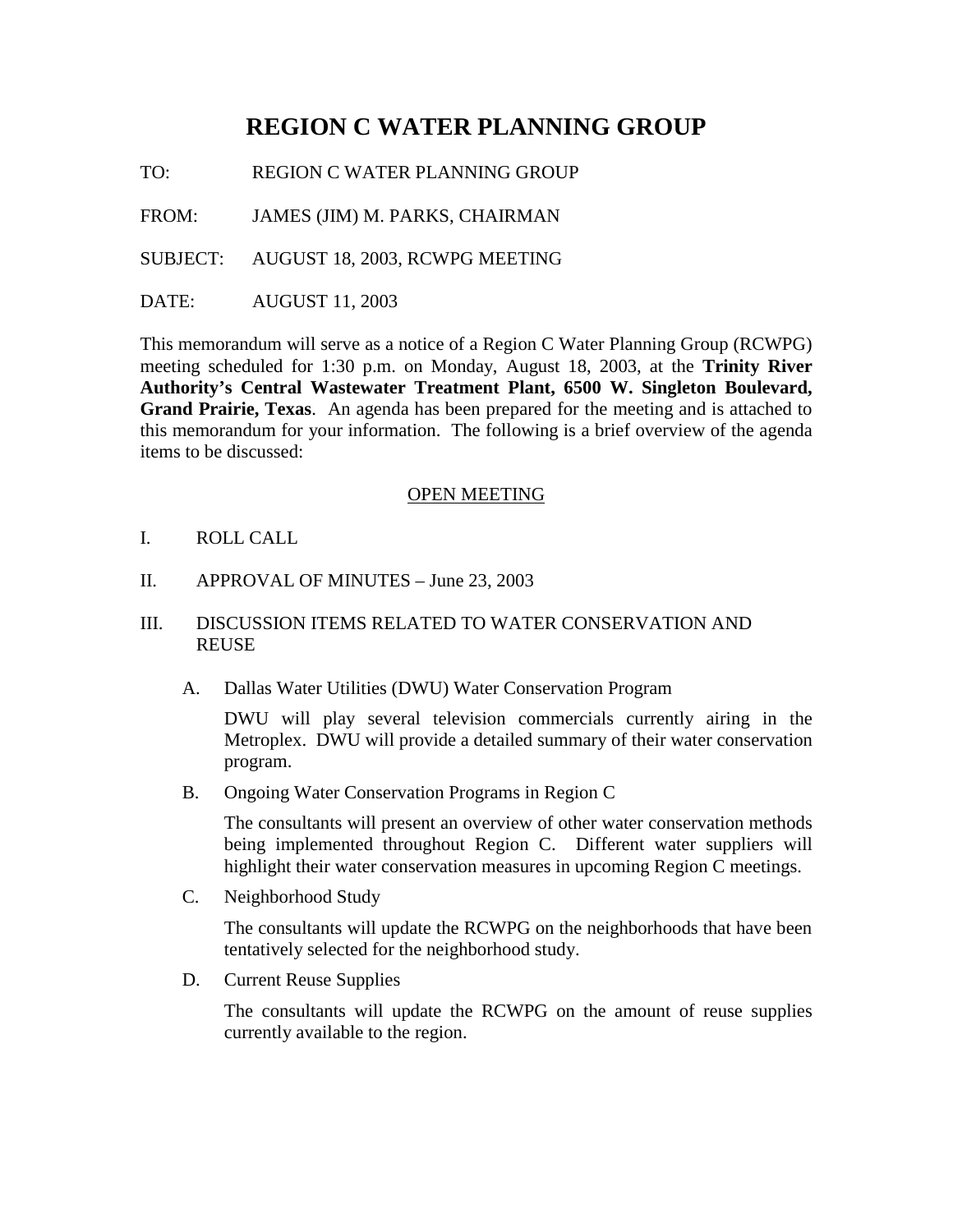#### IV. ACTION ITEMS FOR CONSIDERATION

A. Amend the 2001 *Region C Water Plan*

Consultants will present updated materials regarding the Athens' request for amendment to the 2001 plan. The RCWPG will vote on the proposed amendment to the 2001 *Region C Water Plan*. The consultants will perform the follow-up work for the proposed amendments in accordance with the RCWPG's decision.

Additional information on this item was previously e-mailed to the RCWPG. Should any member need a hard copy, please request one from Stephanie Griffin.

B. Central Carrizo-Wilcox Groundwater Availability Model (GAM)

The TWDB has finalized the Central Carrizo-Wilcox GAM. The RCWPG will be asked to approve the same operating policy approved in June for the Northern Carrizo-Wilcox aquifer. The consultants will ask the RCWPG to send TWDB a request to run the Central Carrizo-Wilcox GAM under the approved operating policy.

The TWDB has received the RCWPG's request to run the Northern Carrizo-Wilcox GAM. The model results should be ready by August 29, 2003. The results of this model will need to be compared to those of the Central Carrizo-Wilcox GAM.

Additional information on this item was previously e-mailed to the RCWPG. Should any member need a hard copy, please request one from Stephanie Griffin.

C. Correction to Trophy Club and Trophy Club MUD #1 Population Projections

The consultants made two revisions to the RCWPG-approved memo from the June 23<sup>rd</sup> meeting regarding the correction to population projections for Trophy Club. The first correction was that the year 2000 population estimate for the Town of Trophy Club should not change because it is based on the 2000 Census. The second adjustment dealt with the 2010 population estimate of 10,286 was incorrectly adopted for Trophy Club. The value was a typo. The value should be 7,806. We made these two corrections when we submitted the memo to the TWDB. The RCWPG may choose to vote on the corrected memo.

Additional information on this item was previously e-mailed to the RCWPG. Should any member need a hard copy, please request one from Stephanie Griffin.

D. Proposed Adjustments to the Region C Municipal Water Needs Projections

The consultants will present their recommendations regarding municipal water needs projections for Region C. The consultants will seek RCWPG approval to submit the memorandum report to the TWDB requesting adjustments to the original TWDB municipal water needs projections.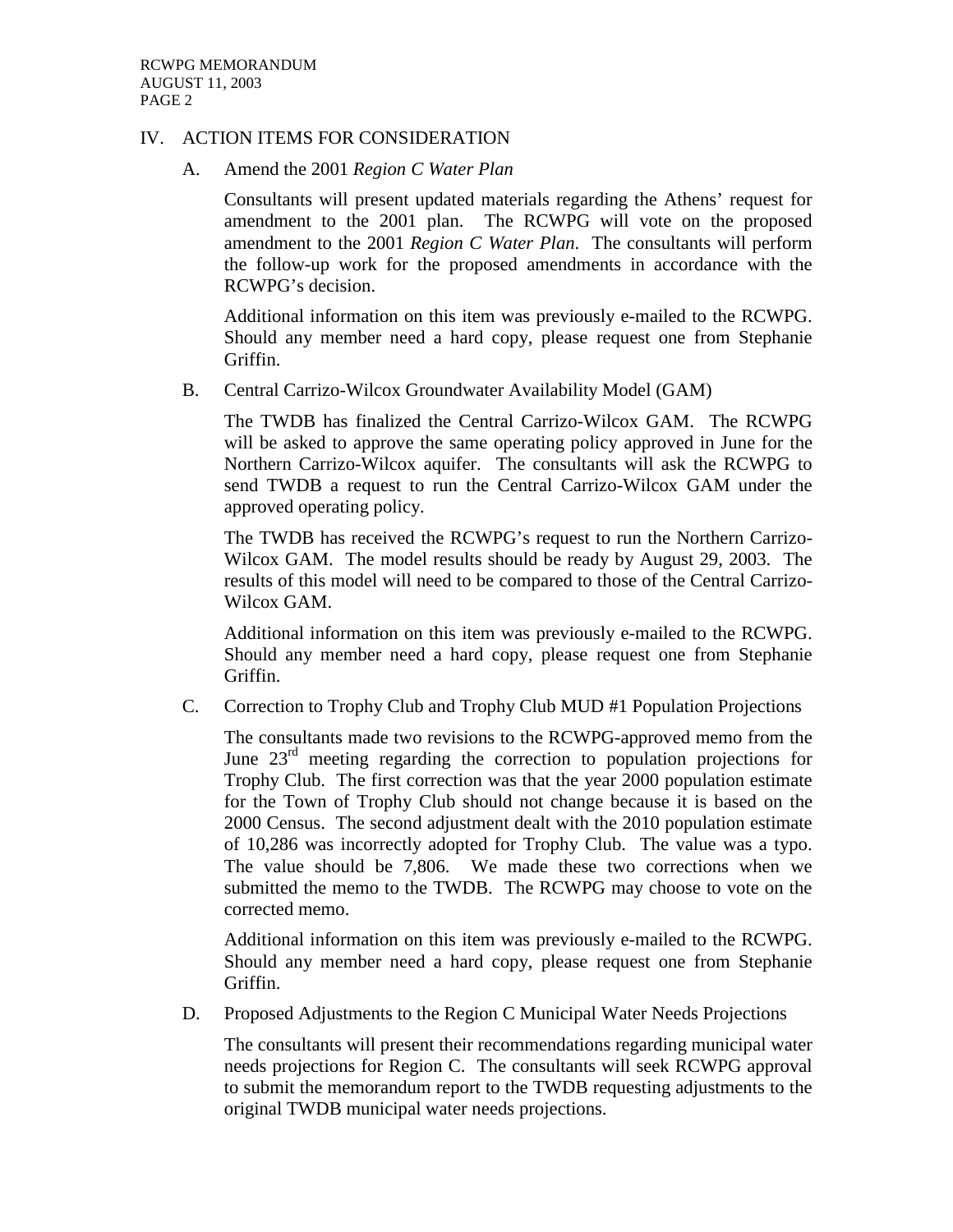Additional information on this item was previously e-mailed to the RCWPG. Should any member need a hard copy, please request one from Stephanie Griffin.

## V. ADDITIONAL DISCUSSION ITEMS

A. Update on Trinity GAM Progress

The consultants will update the RCWPG on the status of the Trinity groundwater availability modeling progress.

B. Present Topics for Quarterly Newsletter

The consultants will present topics for the third quarterly newsletter of 2003.

C. Supply RCWPG-Related Newspaper Articles to Planning Group, Including Updates on Toledo Bend and Wright Patman Water Supplies

The consultants will provide copies of newspaper articles related to regional water planning that have run since the June RCWPG meeting. The consultant will also update the RCWPG on water supply issues with Toledo Bend and Wright Patman Reservoirs.

D. Summary of Speaker Comments at June RCWPG Meeting

The consultants will provide summaries of speaker comments presented at the June RCWPG meeting. Additional information on this item was previously emailed to the RCWPG. Should any member need a hard copy, please request one from Stephanie Griffin.

E. Update on Overall Status and Next Steps

The consultants will update the RCWPG on the overall status of the Region C plan and the steps they will be taking in the near future.

## VI. OTHER DISCUSSION

- A. Updates from the Chair
	- 1. Regional Chair Conference held in July
	- 2. Nominations to the Water Conservation Committee
- B. Confirm Date and Location of Next Meeting
- C. Other Discussion
- D. Acknowledgement of Guests/Comments

### VII. ADJOURNMENT

The following items are enclosed with this memorandum:

- 1. RCWPG Agenda August 18, 2003
- 2. RCWPG Minutes June 23, 2003